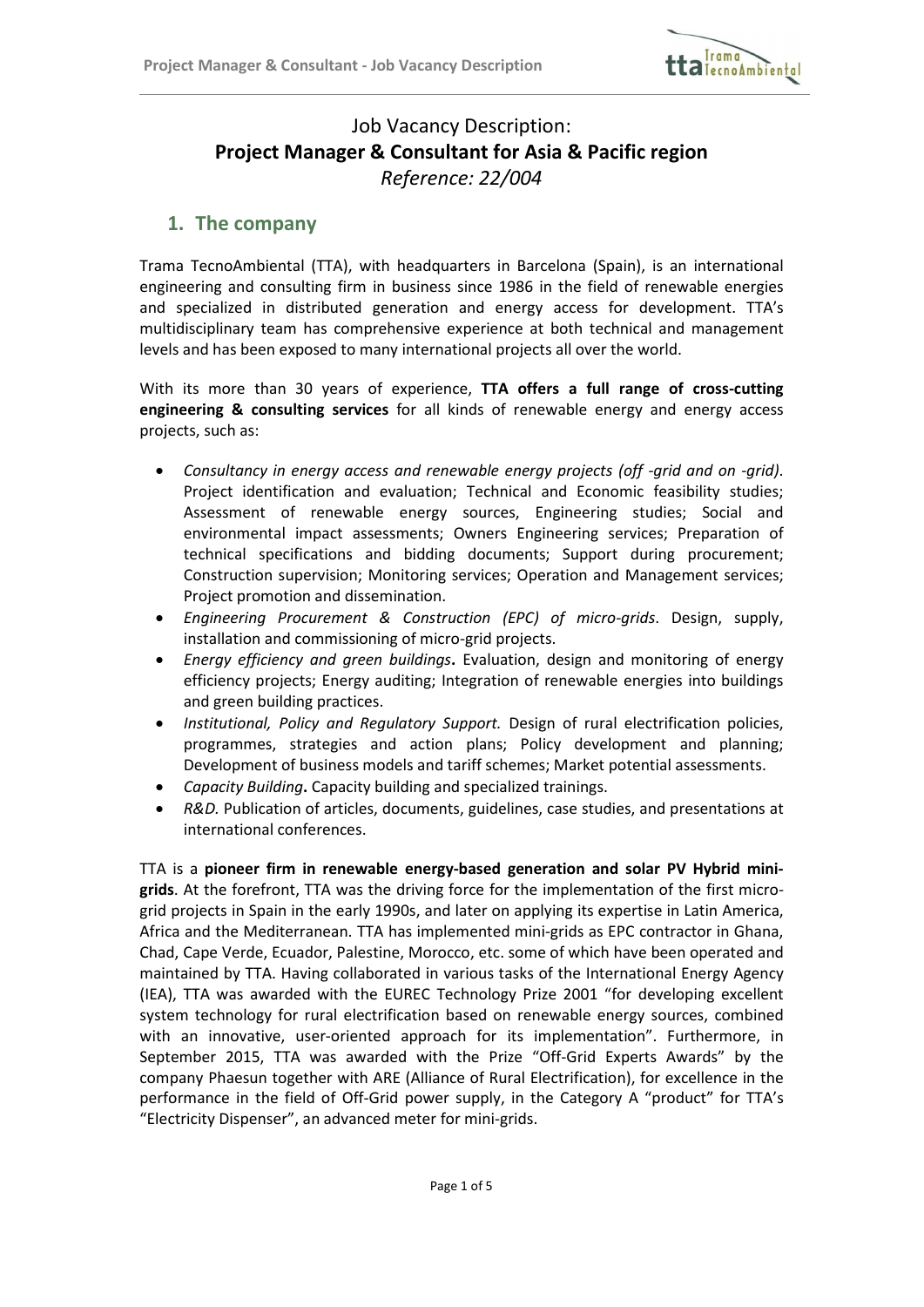$\overline{a}$ 



In terms of *publications*, TTA has been the main contributor of the IRENA's Innovation Outlook: Renewable Mini-grids (2016) and is author of the World Bank's ESMAP Benchmarking study of Solar PV mini grids investment costs (2017 & 2018). TTA's first hand field experience in the Operations and Maintenance of Mini-grids has been used by IRENA's Policy Toolkit. These are just some of the latest references in which TTA has participated.

Another significant milestone in the sector, is TTA's lead organization of the *International* Conference on Solar Technologies & Hybrid Mini Grids to improve energy access, a relevant sector event being held in in Mallorca (Spain). Its  $3<sup>rd</sup>$  edition, supported by renowned organizations such as the ESMAP, World Bank, EnDev, GIZ, SNV and AE4H was held in September 2021.

TTA's track record in the field of Renewable Energy and Rural Electrification is demonstrated by the extensive list of projects carried out around the globe for project developers, contractors, power utilities, governments as well as all major International Organizations such as the World Bank, IFC, UNDP, UNOPS, UNIDO, UNICEF, GEF, UNESCO, IDB, OAS, European Commission, AECID, GIZ, KfW, and other cooperation and development agencies, NGOs, local communities and individuals.



TTA is also a member of and collaborates with the following organizations and Groups. TTA is a founding member of the Alliance for Rural Electrification (ARE).



Further detailed information at: www.tta.com.es/en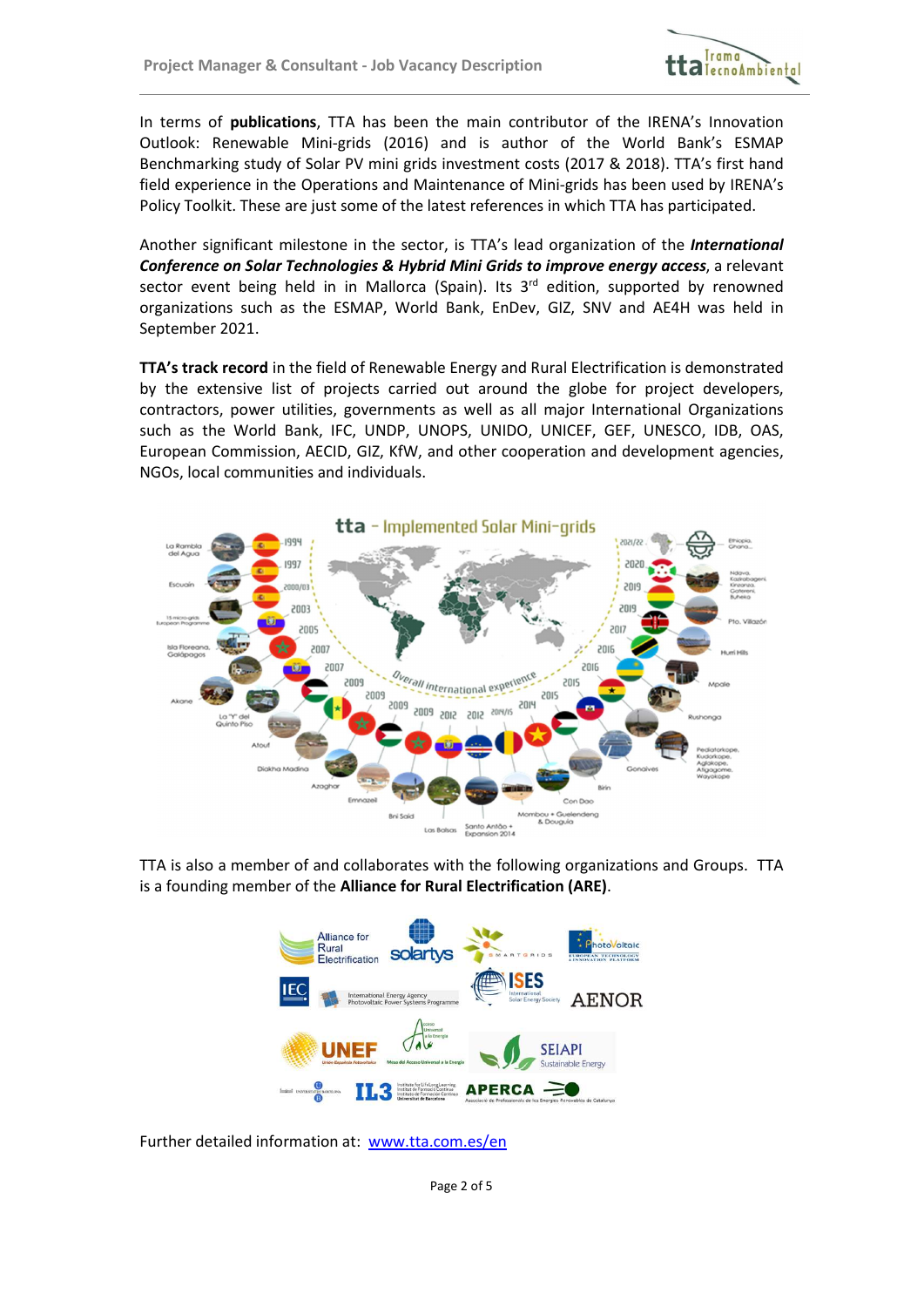

## 2. Job description

 $\overline{a}$ 

TTA is seeking a Project Manager to join the Asia & Pacific Unit of TTA. Under the supervision of the Unit Team Leader, the Project Manager will coordinate projects and develop innovative custom-consultancy services adapted to the project and Client needs. The nature of projects will be related to consultancy services primarily in the fields of distributed renewable energy and energy access.

The Project Manager will report to the Asia Pacific Team Leader.

## 3. Responsibilities

The Project Manager will work in the following areas:

#### Project Management

- 1. Overall project management: control project timeline and budget, lead project teams to meet deadlines, coordinate the collaboration with external partners; customer relation by participating in calls, meetings and field missions.
- 2. Prepare project deliverables: prepare technical reports and other deliverables required by the project in a timely manner and with high quality writing.
- 3. Field missions. Travel to project sites when required.

#### Technical

- 4. Demand assessments: Conduct demand profile studies based on data gathered and field measurements.
- 5. Feasibility Studies: Conduct technical and economic feasibility studies for Solar PV plants and mini-grid projects. Conduct energy planning studies.
- 6. Conceptualize technical solutions: Support the definition of technical solutions from the project and the client needs; Use simulation tools such as PV Syst and HOMER Pro and in-house tools; Liaise with the engineering department to define the concept designs. Develop proprietary tools and energy models as needed for given assignments.
- 7. Procurement documents: Elaborate and coordinate team for the preparation of Technical Specifications for bidding documents, Support on the elaboration of administrative procurement documentation, participation in tender evaluations.
- 8. Owner's engineering: Support the technical team in owner's engineering assignments, in which TTA works on behalf of the client to oversee construction works carried out by contractors.
- 9. Financial and business models and delivery schemes: Carry out or review institutional framework analysis as well as financial and economic models, Business Model, Tariff Setting, Revenue stream definition Client Policy, Funds mobilization, Costing.
- 10. Institutional, Policy and Regulatory Support: develop strategic and planning documents in the field of sustainable energy, policy and regulatory frameworks, tariff setting among others.
- 11. Capacity building: prepare and deliver trainings for public and private stakeholders.

#### Business Development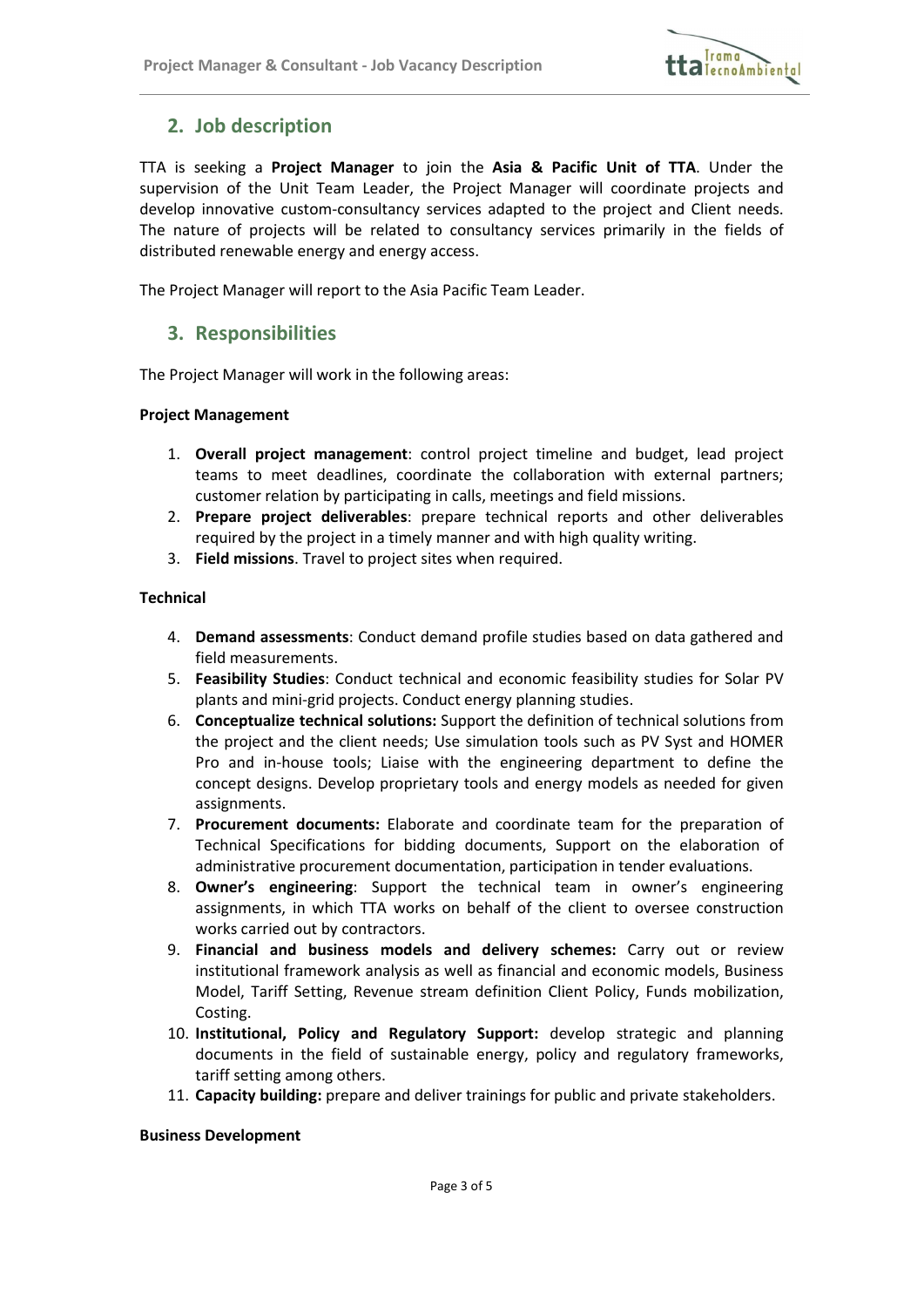

12. Support business development. Support the Team-Leader and commercial department in identifying and preparing new proposals and service offers.

### 4. Profile

 $\overline{a}$ 

The ideal candidate for this position will have the following competences:

- 1. Educational Background. A Master's degree in engineering, economics or similar is required. Specific education in renewable energies, sustainable energy and/or energy access will be very desirable.
- 2. Previous Work Experience. Minimum 8 years of experience in sustainable energy and development is required. Minimum 5 years of experience in solar PV and/or project management is required. Experience in clean-energy mini-grids or energy access in general is highly desirable. Experience in other renewable energy sources, particularly small hydro, is an added value. Previous experience in consultancy of topics related to policy, regulation, project development or finance of renewable energy access projects is also highly desirable.
- 3. International Experience. Experience in developing countries is required and particularly in the region of Asia and/or Pacific is desirable. Experience with multilateral or bilateral development agencies (World Bank, UN agencies, etc) is highly desirable.
- 4. Languages. Fluency in English is required. Very good writing and communication skills in English are essential.
- 5. Project Management Skills. Previous experience in project management is required. Knowledge of project management tools and processes or project management certification is an added value.
- 6. Computer Skills. Excellent command in Microsoft Word, Power Point and Excel are required. Experience with simulation software i.e. HOMER, PV SYST is desirable.
- 7. Interests. Passionate about sustainable energy. Motivation to travel internationally. Special interest in development projects.
- 8. Skills.
	- Ability to work with minimum supervision and to manage several projects simultaneously.
	- Ability to manage a team of experts and subcontractors.
	- Problem-solver, pro-active and results-oriented.
	- Analytical skills, efficient designing and implementing of processes.
	- Ability and proven experience to think creatively learn quickly and develop innovative solutions involving electrical and mechanical challenges.
	- Cross-cultural communication and interpersonal skills.

## 5. Conditions

- Salary and benefits: Depending on qualifications of candidate.
- Starting date: Immediate.
- Position based in: Barcelona, Spain with travels to project sites (<25%). Other locations in the region of Asia or Pacific could be considered for outstanding candidates.